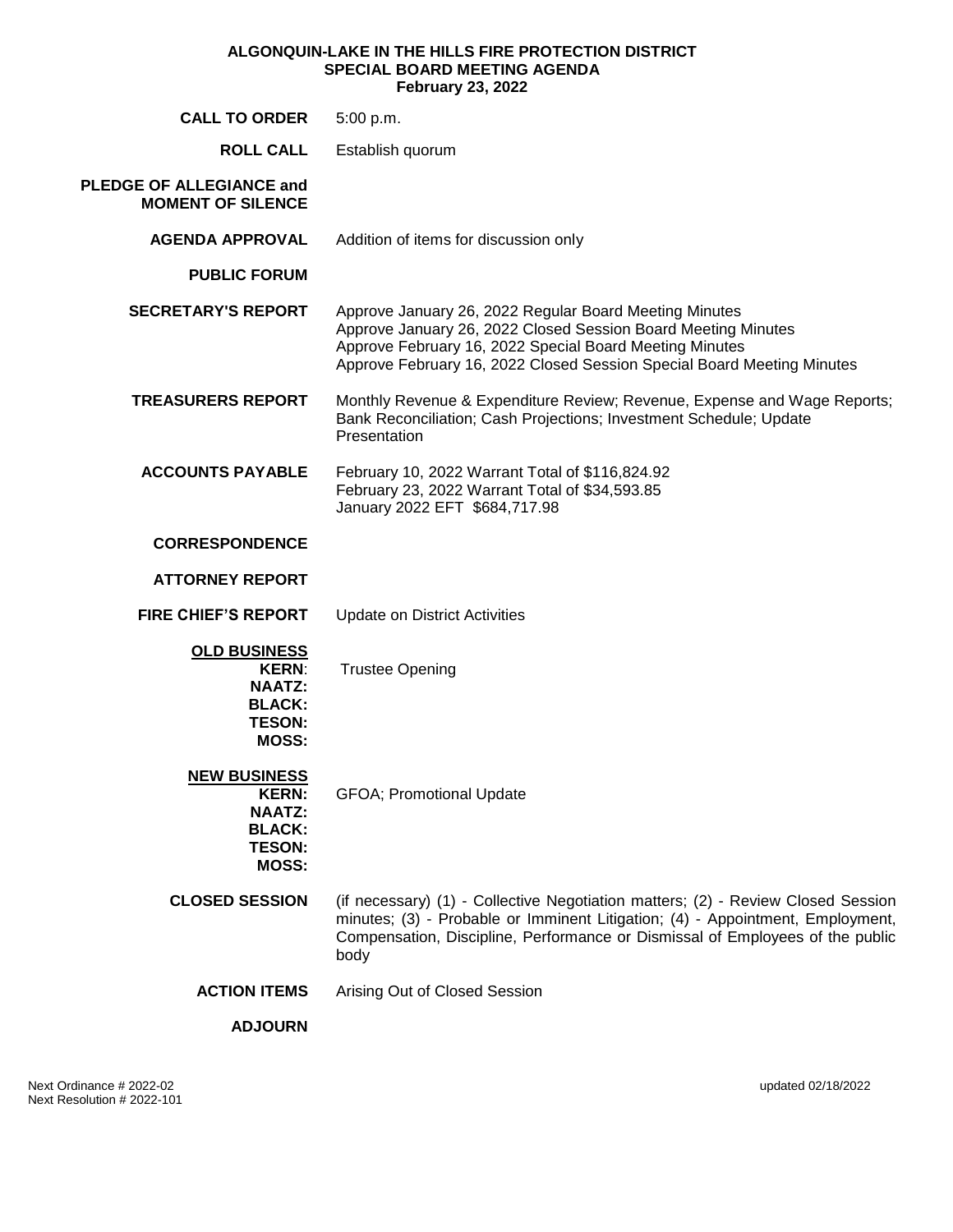# ALGONQUIN-LAKE IN THE HILLS FIRE PROTECTION DISTRICT

1020 West Algonquin Road Lake in the Hills. IL 60156 847.658.8233 | fax 847.854.2609 WWW.ALFPD.ORG



**Board of Trustees Regular Meeting Minutes of January 26, 2022** Training Room, 1020 West Algonquin Road Lake in the Hills, IL 60156

**Call to Order.** President Naatz called the meeting to order at 5:00 p.m.

**Roll Call.** Roll call was taken with the following results.

Present: Trustee/President Naatz, Trustee/Secretary Teson, Trustee Black, Trustee Moss. Others Present: Chief Kern, Deputy Chief Knebl, Attorney Joe Miller, and Accountant James Howard.

**Pledge of Allegiance/Moment of Silence.** President Naatz led all present in the Pledge of Allegiance. President Naatz asked all attending for a moment of silence for fire service personnel who lost their lives in the line of duty since the last meeting on December 15, 2021.

**Agenda Approval.** Agenda approved as presented.

**Special Presentation.** Swearing in Ceremony – Full Time Firefighter

**Public Forum.** No comments were offered.

# **Secretary's Report.**

Motion by Secretary Teson, seconded by President Naatz to approve the December 15, 2021, regular board meeting minutes. Voice Vote: 4 Yes (Black, Moss, Naatz, Teson), 0 No, 0 Absent.

Motion by President Naatz, seconded by Trustee Teson to approve Tim Moss as Pro Tem Treasurer for the remainder of the meeting. Voice Vote: 4 Yes (Black, Moss, Naatz, Teson), 0 No, 0 Absent.

# **Treasurer's Report.**

Motion by Pro Tem Treasurer Moss, seconded by Trustee Black, to approve the Monthly Revenue and Expenditures Review; Revenue, Expense and Wage Reports; Bank Reconciliation; Cash Projections; and Investment Schedule.

a. Financial update presentation by Accountant James Howard.

No further discussion. Roll Call vote: 4 Yes (Black, Moss, Naatz, Teson), 0 No, 0 Absent. Reports approved.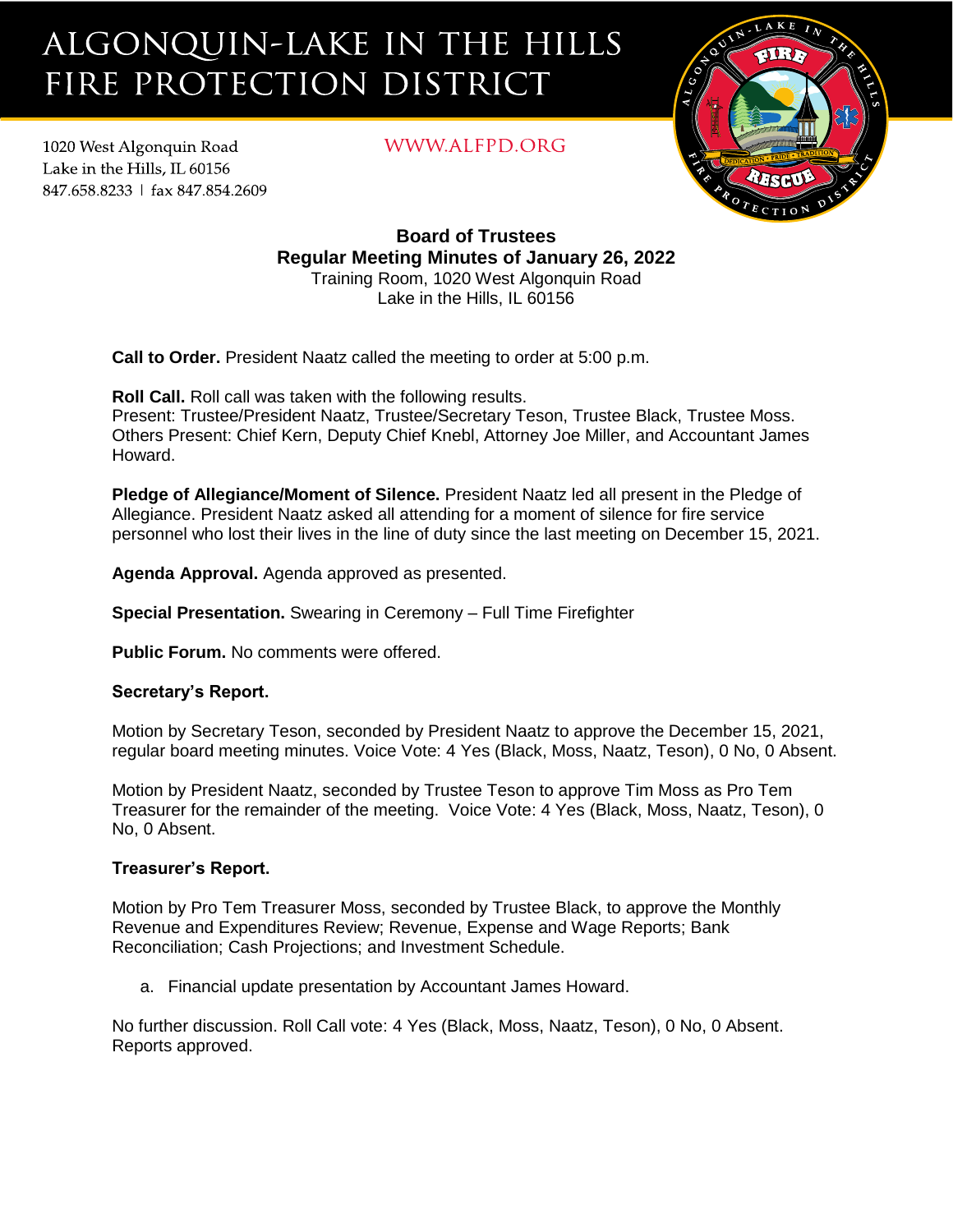## **Accounts Payable.**

- a. Motion by Pro Tem Treasurer Moss, seconded by Trustee Teson, to approve payment of December 22, 2021, warrant totaling \$127,633.86. No discussion. Roll Call vote: 4 Yes (Black, Moss, Naatz, Teson), 0 No, 0 Absent. Payment approved.
- b. Motion by Pro Tem Treasurer Moss, seconded by Trustee Black, to approve payment of January 11, 2022, warrant totaling \$131,049.53. No discussion. Roll Call vote: 4 Yes (Black, Moss, Naatz, Teson), 0 No, 0 Absent. Payment approved.
- c. Motion by Pro Tem Treasurer Moss, seconded by President Naatz, to approve payment of January 26, 2022, warrant totaling \$76,841.68. No discussion. Roll Call vote: 4 Yes (Black, Moss, Naatz, Teson), 0 No, 0 Absent. Payment approved.
- d. Motion by Pro Tem Treasurer Moss, seconded by Trustee Teson, to approve Electronic Funds Transfer for December 2021 totaling \$676,679.55. No discussion. Roll call vote: 4 Yes (Black, Moss, Naatz, Teson), 0 No, 0 Absent. Payment approved.
- e. Motion by President Naatz, seconded by Trustee Black authorizing the transfer of \$500,000 from the corporate fund to the capital improvement fund and \$1,000,000 from the Ambulance fund to the capital improvement fund. No discussion. Roll call vote: 4 Yes (Black, Moss, Naatz, Teson), 0 No, 0 Absent. Payment approved.
- f. Motion by Trustee Black, seconded by President Naatz authorizing the transfer of \$15,000 from the corporate fund to the Medicare fund. No discussion. Roll call vote: 4 Yes (Black, Moss, Naatz, Teson), 0 No, 0 Absent. Payment approved.

**Correspondence.** Donation letters from the friends of Kym Griffiths

## **Attorneys' Report.** None.

#### **Fire Chief's Report.**

a. Chief Kern updated the Board of Trustees on District Activities

#### **Old Business.** None.

#### **New Business.**

• Village of Algonquin IGA: District Staff has worked with the Village of Algonquin to update the Plan Review IGA which has not been updated since 1998. The Village of Algonquin has already approved and signed the IGA at their Board meeting.

Motion by Trustee Teson, seconded by Trustee Moss, to approve the IGA with The Village of Algonquin for Plan Reviews and Inspections. No discussion. Roll call vote: 4 Yes (Black, Moss, Naatz, Teson), 0 No, 0 Absent

• Ordinance 2022-01 an Ordinance Amending Ordinance 2020-01 - Establishing the Fire Prevention Code and Life Safety Code for the Algonquin-Lake in the Hills Fire Protection District: The current version of the Fire Prevention Ordinance was last updated in 2020. Both villages have adopted the 2018 Building Codes. To stay current with both villages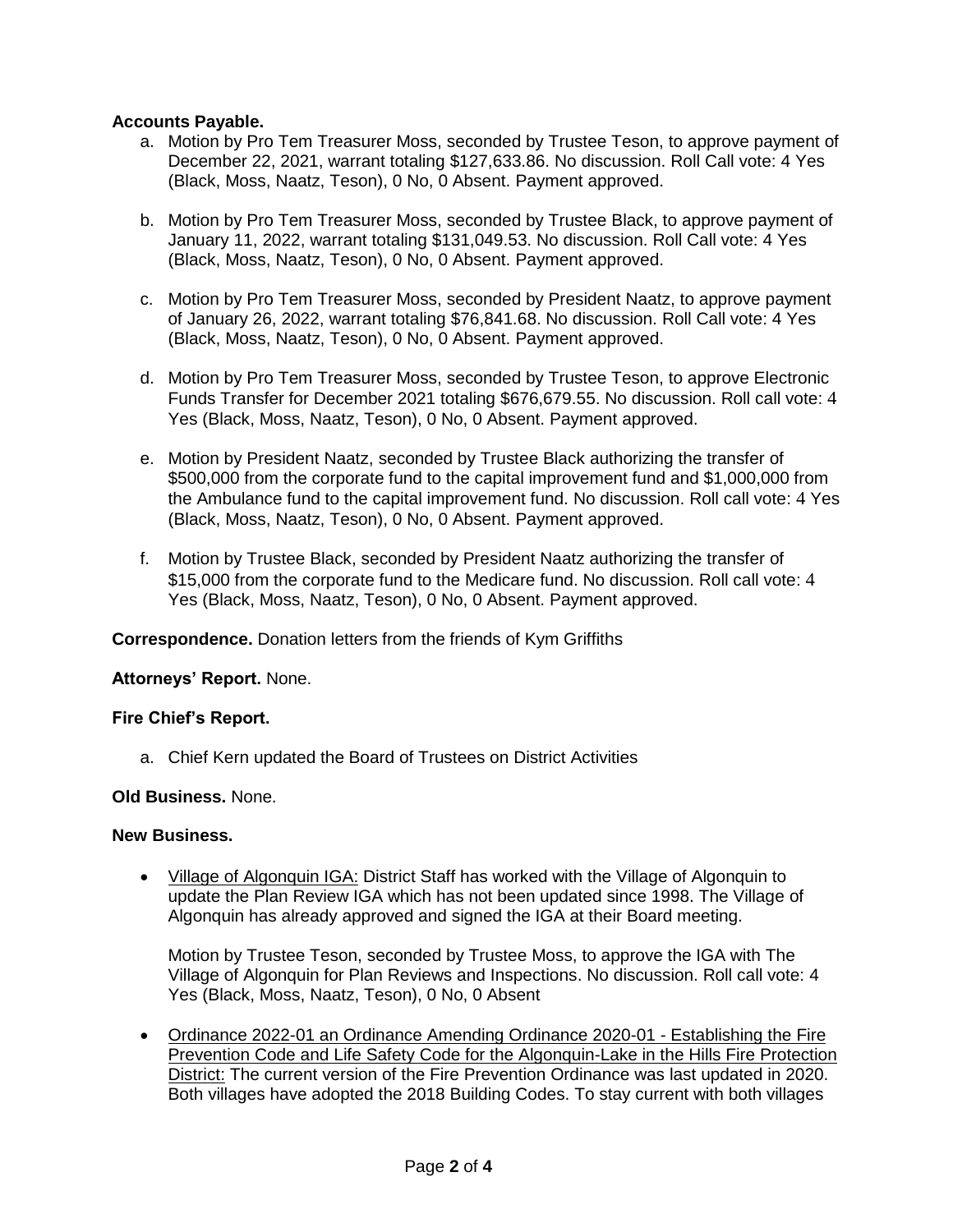and adopt a fee schedule for plan review fees the Fire Prevention Bureau has updated the Districts Ordinance. Staff is recommending adopting the updated ordinance. These changes reflect the fee schedule in IGA's with both villages.

Motion by President Naatz, seconded by Trustee Teson, to adopt Ordinance 2022-01 an Ordinance amending Ordinance 2020-01 establishing the fire prevention code and life safety code for the Algonquin-Lake in the Hills Fire Protection District. No discussion. Roll call vote: 4 Yes (Black, Moss, Naatz, Teson), 0 No, 0 Absent

- Replacement of Trustee: With direction from the Board, staff has placed an announcement of the open Trustee position on the Districts website. There have been two letters turned in from residents interested in the position. The Board needs to decide what the process will be moving forward. Both letters from the interested parties have been given to President Naatz.
- Engine Purchase: Following our apparatus replacement plan, along with the research and input from the engine committee, the District has decided to purchase a Pierce Enforcer PUC stock/demo Engine. Staff is seeking approval to enter into contract to purchase the engine at a cost not to exceed \$800,000 with Macqueen Emergency Products.

Motion by Trustee Moss, seconded by Trustee Black, to allow the Chief or Deputy Chief to complete a contract with Macqueen Emergency Products, for the purchase of a Pierce PUC Engine not to exceed \$800,000. No discussion. Roll call vote: 4 Yes (Black, Moss, Naatz, Teson), 0 No, 0 Absent

• Replacement of Firefighter/Paramedic: District Staff is recommending the Board of Trustees approve the replacement of up to three vacant full-time firefighter/paramedic openings for the District.

**Closed Session.** Motion by President Naatz, seconded by Trustee Moss, to move to Closed Session at 5:52 p.m. for (4) - Appointment, Employment, Compensation, Discipline, Performance or Dismissal of Employees of the public body. No discussion. Voice Vote: 4 Yes (Black, Moss, Naatz, Teson), 0 No, 0 Absent.

## **Return to Open Session.** 6:34 p.m.

**Action Items from Closed Session.** Motion by President Naatz, seconded by Trustee Black, to Authorize the Chief to go to the Commission Board to approve the replacement of up to three full time firefighter/paramedic openings. No discussion. Roll call vote: 4 Yes (Black, Moss, Naatz, Teson), 0 No, 0 Absent

**Adjournment.** There being no further business, motion by President Naatz, seconded by Trustee Moss, to adjourn at 6:35 p.m. No discussion. Voice vote: 4 Yes (Black, Moss, Teson, Naatz), 0 No, 0 Absent.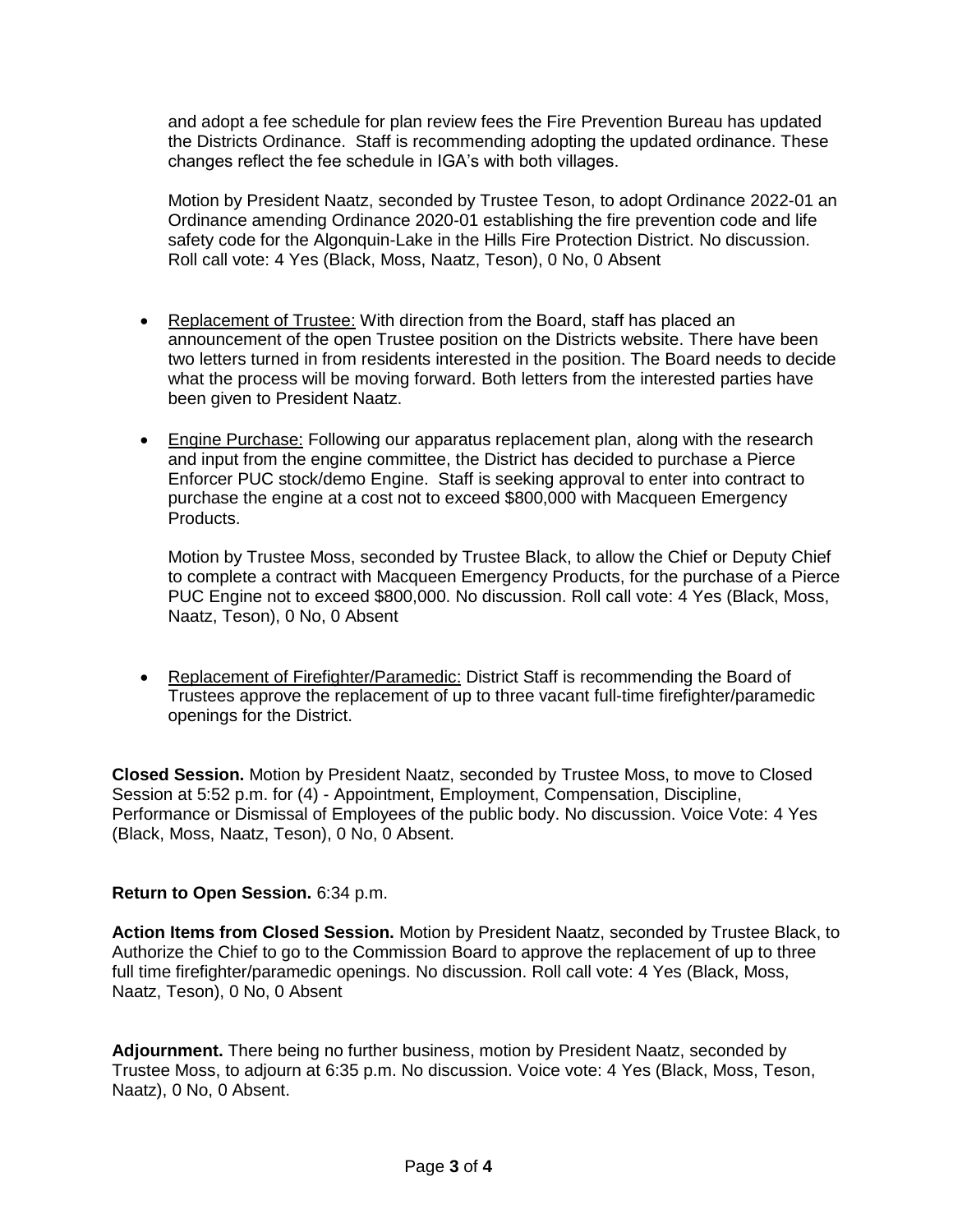Respectfully submitted, Maggie Vanderstappen, Recording Secretary

APPROVED \_\_, 2022

ATTEST:

Rick Naatz President, Board of Trustees

Charles Teson Secretary, Board of Trustees